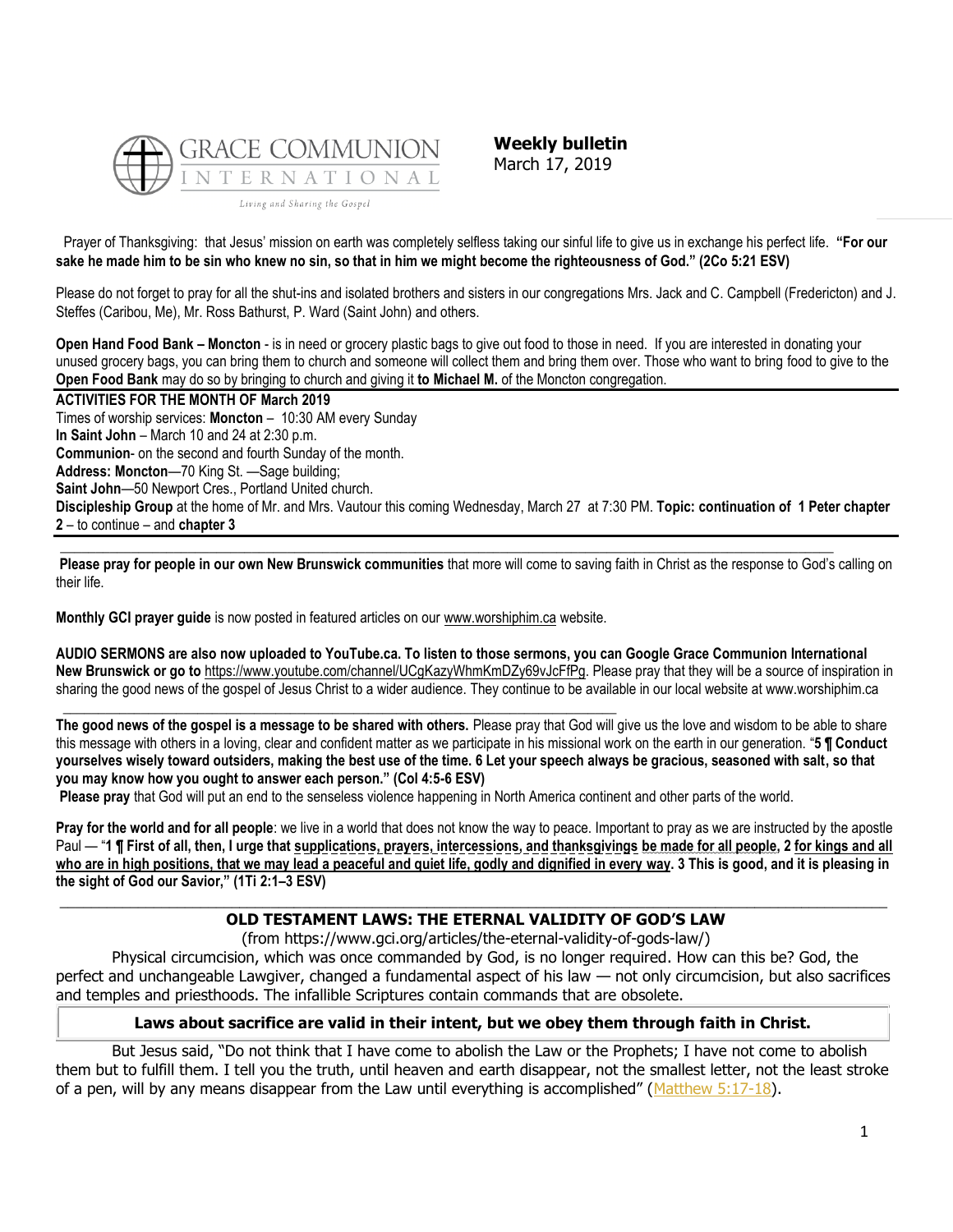Jesus was talking about the entire Old Testament — the Law and the Prophets. So how can his statement be reconciled with the fact that some commands of the Old Testament are not required today? Perhaps the best approach to explain this is to understand that the laws are valid in their intent, but changed in their application. Laws about sacrifice continue to be valid, but we obey them through faith in Jesus Christ, who was sacrificed for us. The law required sacrifice, and Jesus confirmed its validity at the same time as he made it unnecessary for us to perform it.

### **Obeying in the heart**

When God commanded animal sacrifices, he commanded a law that was perfectly appropriate to the times. When David said that God did not want animals ( $P_{\text{Salm}}$  51:16), that was also a perfectly appropriate administration of the law of sacrifice, because David was inspired to understand that repentance was the real command (verse 17).

## **The real law is eternally valid; the physical administration of it has changed.**

When Christ sacrificed himself, he made all animal sacrifices unnecessary [\(Hebrews 10:8-10\)](https://biblia.com/bible/niv/Heb%2010.8-10). The administration of the law shifted to faith in the effectiveness of Jesus to atone for our sinfulness. When we have faith in him, we are effectively obeying the laws regarding sacrifice. Likewise, we are obeying the law of circumcision when our attitudes are circumcised. The real law  $-$  allegiance to God  $-$  is eternally valid; the physical administration of it has changed. We live in a different age, needing a different administration.

God's law is written on our hearts by the Holy Spirit ( $Hebrews 10:16$ ). This does not mean the physical details regulating specifics of worship practices are on our hearts, but it means the *intent* behind those regulations, especially faith and love and other fruits of the Spirit.

God's law did not originate with Moses — sin existed before Moses and sin does not exist without law (Romans [5:12-14](https://biblia.com/bible/niv/Rom%205.12-14)). God's law existed before Moses did, and the people transgressed it. There is a law *behind* the Law of Moses. The Mosaic administration was a valid expression of God's holy, spiritual, righteous law, and it was appropriate for its situation, but it is not appropriate after the death of Christ and the coming of the Holy Spirit.

In fact, to impose or to attempt to combine the Mosaic administration into Christian faith and practice can cause many problems. New wine makes old wineskins burst ( $Matthew 9:17$ ). The old covenant, the old way of relating to God, is obsolete. However, many of the Mosaic rules, especially those concerning the way we should treat other people, are still valid applications of the spiritual purpose. Jesus explained them in the Sermon on the Mount, for example (see chapter 8).

## **[Matthew 5:17](https://biblia.com/bible/niv/Matt%205.17) does not prove that an Old Testament law must be kept in the same way as it was under Moses.**

But many other laws of Moses, especially those concerning worship, are not valid practices because we have been given the spiritual fulfillment that those rituals only symbolized. Jesus criticized the Pharisees for paying too much attention to details and not enough on human relationships (Matthew 23; Mark  $7:11-13$ ). In summary, laws can remain in Scripture, and remain valid in purpose, and yet we may no longer be required to keep them in the letter. Just quoting [Matthew 5:17](https://biblia.com/bible/niv/Matt%205.17) does not automatically prove that an Old Testament law must be administered in the way it was under Moses. The law of circumcision illustrates the Christian approach to old covenant laws.

### **Review**

Is the law of circumcision still valid? Explain one sense in which it is, and another in which it's not. Are the laws of sacrifice still valid? If a law was good at one time in history, is it always good?

Author: Michael Morrison

# **Devotional – Let There Be**

FRO[M https://update.gci.org/2019/03/devotional-let-there-be/](https://update.gci.org/2019/03/devotional-let-there-be/)



**<sup>26</sup>**Then God said, "Let us make mankind in our image, in our likeness, so that they may rule over the fish in the sea and the birds in the sky, over the livestock and all the wild animals, [\[a\]](https://www.biblegateway.com/passage/?search=Genesis+1&version=NIV#fen-NIV-26a) and over all the creatures that move along the ground." **<sup>27</sup>** So God created mankind in his own image, in the image of God he created them; male and female he created them. **<sup>28</sup>** God blessed them and said to them, "Be fruitful and increase in number; fill the earth and subdue it. Rule over the fish in the sea and the birds in the sky and over